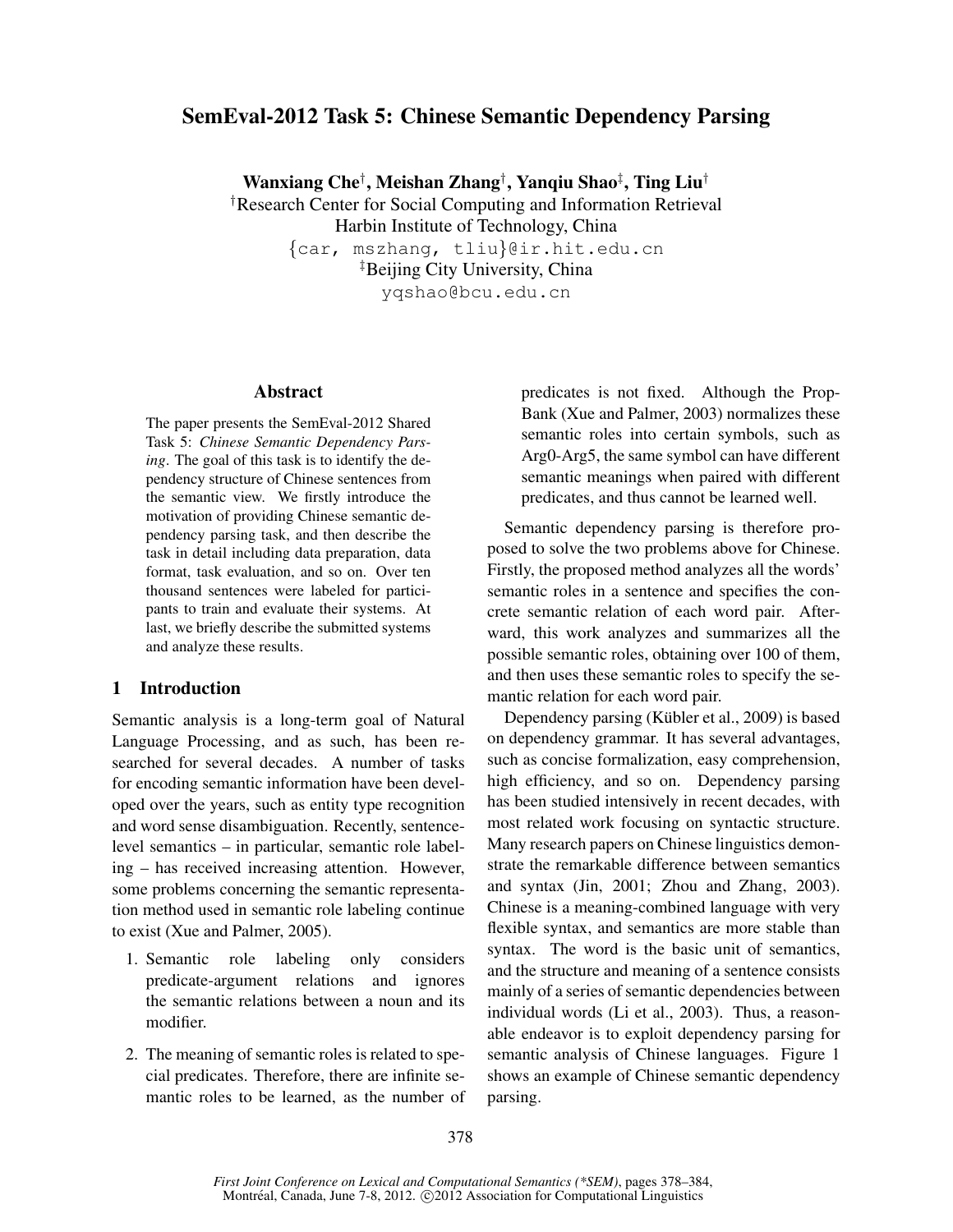

Figure 1: An example of Chinese Semantic Dependency Parsing.

Figure 1 shows that Chinese semantic dependency parsing looks very similar to traditional syntaxdominated dependency parsing. Below is a comparison between the two tasks, dealing with three main points:

- 1. Semantic relations are more fine-grained than syntactic ones: the syntactic subject can either be the agent or experiencer, and the syntactic object can be the content, patient, possession, and so on. On the whole, the number of semantic relations is at least twice that of syntactic relations.
- 2. Semantic dependency parsing builds the dependency structure of a sentence in terms of semantics, and the word pairs of a dependency should have a direct semantic relation. This criterion determines many sizeable differences between semantics and syntax, especially in phrases formed by "XP+DEG", "XP+DEV" and prepositional phrases. For example, in "美  $\overline{m}$  的 祖国" (beautiful country), the head of "美丽" (beautiful) is "祖国" (country) in semantic dependency parsing, whereas the head is "的" (de) in syntax dependency parsing.
- 3. Semantic relations are independent of position. For example, in "空<sup>气</sup> <sup>被</sup> <sup>污</sup>染" (the air is contaminated) and "污<sup>染</sup> <sup>了</sup> 空气" (contaminate the air), the patient " $\tilde{\mathfrak{D}}^{\mathfrak{p}}$ " (the air) can be before or behind a predicate "污染" (contaminate).

The rest of the paper is organized as follows. Section 2 gives a short overview of data annotation. Section 3 focuses on the task description. Section 4 describes the participant systems. Section 5 compares and analyzes the results. Finally, Section 6 concludes the paper.

#### 2 Data Annotation

#### 2.1 Corpus Section

10,068 sentences were selected from the Penn Chinese Treebank 6.0<sup>1</sup> (Xue et al., 2005) (1-121, 1001-1078, 1100-1151) as the raw corpus from which to create the Chinese Semantic Dependency Parsing corpus. These sentences were chosen for the annotation for three reasons. First, gold syntactic dependency structures can be of great help in semantic dependency annotation, as syntactic dependency arcs are often consistent with semantic ones. Second, the semantic role labels in PropBank<sup>2</sup> can be very useful in the present annotation work. Third, the gold word segmentation and Part-Of-Speech can be used as the annotation input in this work.

## 2.2 Semantic Relations

The semantic relations in the prepared Chinese semantic dependency parsing corpus came mostly from HowNet<sup>3</sup> (Dong and Dong, 2006), a famous Chinese semantic thesaurus. We also referred to other sources. Aside from the relations from HowNet, we defined two kinds of new relations: reverse relations and indirect relations. When a verb modifies a noun, the relation between them is a reverse relation, and r-XXX is used to indicate this kind of relation. For instance, in "打 篮<sup>球</sup> <sup>的</sup> 小 男 孩" (the little boy who is playing basketball), the semantic relation between the head word "男孩" (boy)

<sup>1</sup>http://www.ldc.upenn.edu/Catalog/

catalogEntry.jsp?catalog\\Id=LDC2007T36

<sup>2</sup>http://verbs.colorado.edu/chinese/cpb/ <sup>3</sup>http://www.keenage.com/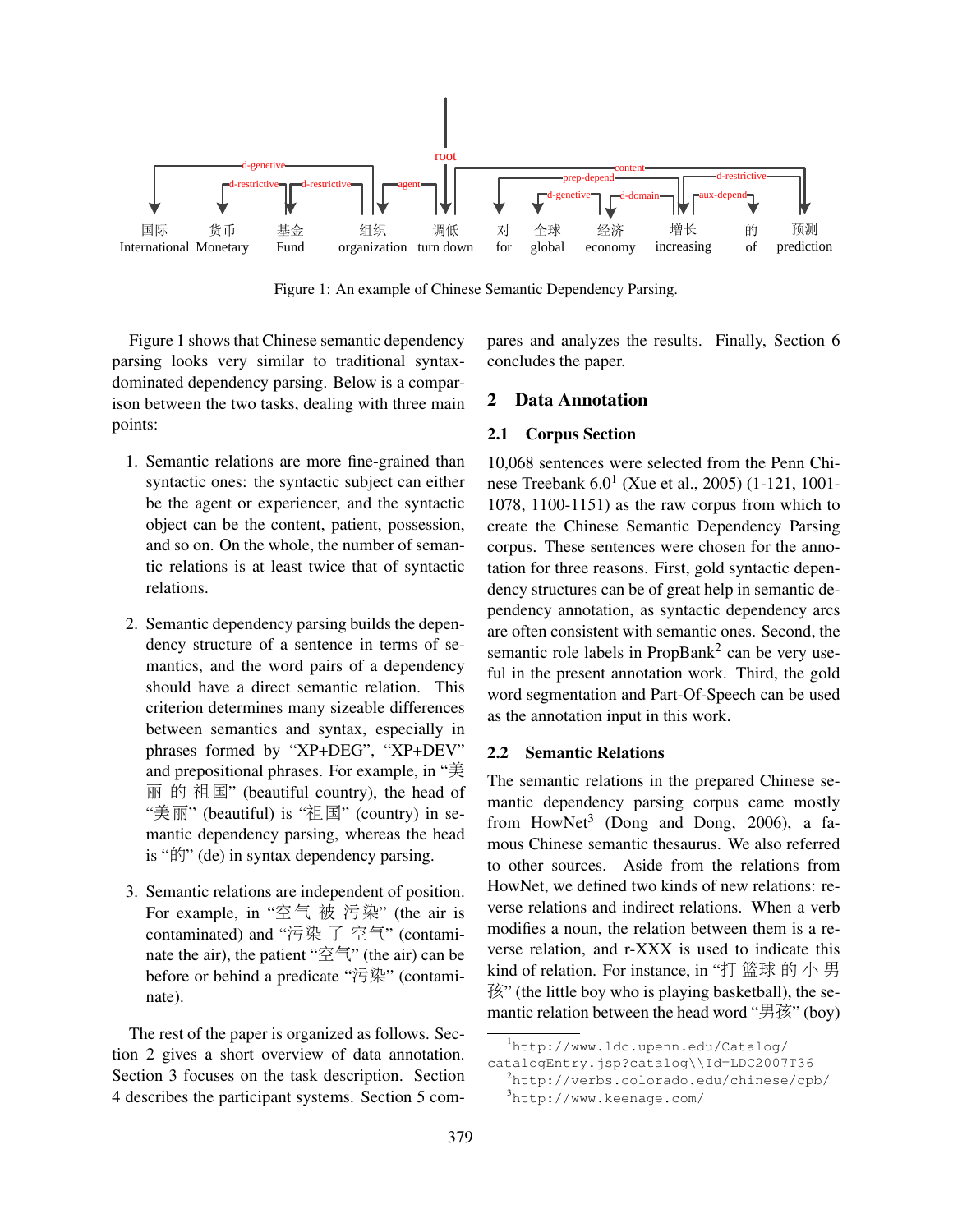and "打" (playing) is the r-agent. When a verbal noun is the head word, the relation between it and the modifier is the indirect relation j-XXX. For instance, in "企<sup>业</sup> 管理" (business management), the head word is "管理" (management) and the modifier is "企业" (business), their relation is j-patient.

Finally, we defined 84 single-level semantic relations. The number of multi-level semantic relations that actually appear in the labeled corpus in this work is 39.

Table 1 summarizes all of the semantic relations used for annotation.

# 2.3 Annotation Flow

Our corpus annotation flow can be divided into the following steps.

- 1. Conversion of the sentences' constituent structures into dependency structures according to a set of rules similar with those used by the syntactic community to find the head of a phrase (Collins, 1999).
- 2. Labeling of the semantic relations for each dependency relation according to another set of rules using the functional tags in the Penn Chinese Treebank and the semantic roles in the Chinese PropBank.
- 3. Six human annotators are asked to check and adjust the structure and semantic relation errors introduced in Step 2.

The first two steps were performed automatically using rules. A high accuracy may be achieved with dependency structures when semantic labels are not considered. However, accuracy declines remarkably when the semantic label is considered. Unlabeled Attachment Score (UAS) and Labeled Attachment Score (LAS) can be used to evaluate the performance of the automatic conversion. Table 2 gives the detailed results.

|                               | UAS LAS |  |
|-------------------------------|---------|--|
| Conversion Result 90.53 57.38 |         |  |

Table 2: Accuracy after conversion from gold ProbBank.

## 3 Task Description

# 3.1 Corpus Statistics

We annotated 10,068 sentences from the Penn Chinese TreeBank for Semantic Dependency Parsing, and these sentences were divided into training, development, and test sections. Table 3 gives the detailed statistical information of the three sections.

|                 | Data Set CTB files           |      | # sent. # words. |
|-----------------|------------------------------|------|------------------|
|                 | $1-10$ ; 36-65; 81-121; 8301 |      |                  |
| <b>Training</b> | 1001-1078;                   |      | 250311           |
|                 | 1100-1119;                   |      |                  |
|                 | 1126-1140                    |      |                  |
| Devel           | 66-80; 1120-1125             | 534  | 15329            |
| <b>Test</b>     | 11-35; 1141-1151             | 1233 | 34311            |
| Total           | 1-121; 1001-1078             |      | 10068 299951     |
|                 | 1100-1151                    |      |                  |

Table 3: Statistics of training, development and test data.

## 3.2 Data Format

The data format is identical to that of a syntactic dependency parsing shared task. All the sentences are in one text file, with each sentence separated by a blank line. Each sentence consists of one or more tokens, and each token is represented on one line consisting of 10 fields. Buchholz and Marsi (2006) provide more detailed information on the format. Fields are separated from each other by a tab. Only five of the 10 fields are used: token id, form, pos tagger, head, and deprel. Head denotes the semantic dependency of each word, and deprel denotes the corresponding semantic relations of the dependency. In the data, the lemma column is filled with the form and the cpostag column with the postag. Figure 2 shows an example.

### 3.3 Evaluation Method

LAS, which is a method widely used in syntactic dependency parsing, is used to evaluate the performance of the semantic dependency parsing system. LAS is the proportion of "scoring" tokens assigned to both the correct head and correct semantic dependency relation. Punctuation is disregarded during the evaluation process. UAS is another important indicator, as it reflects the accuracy of the semantic dependency structure.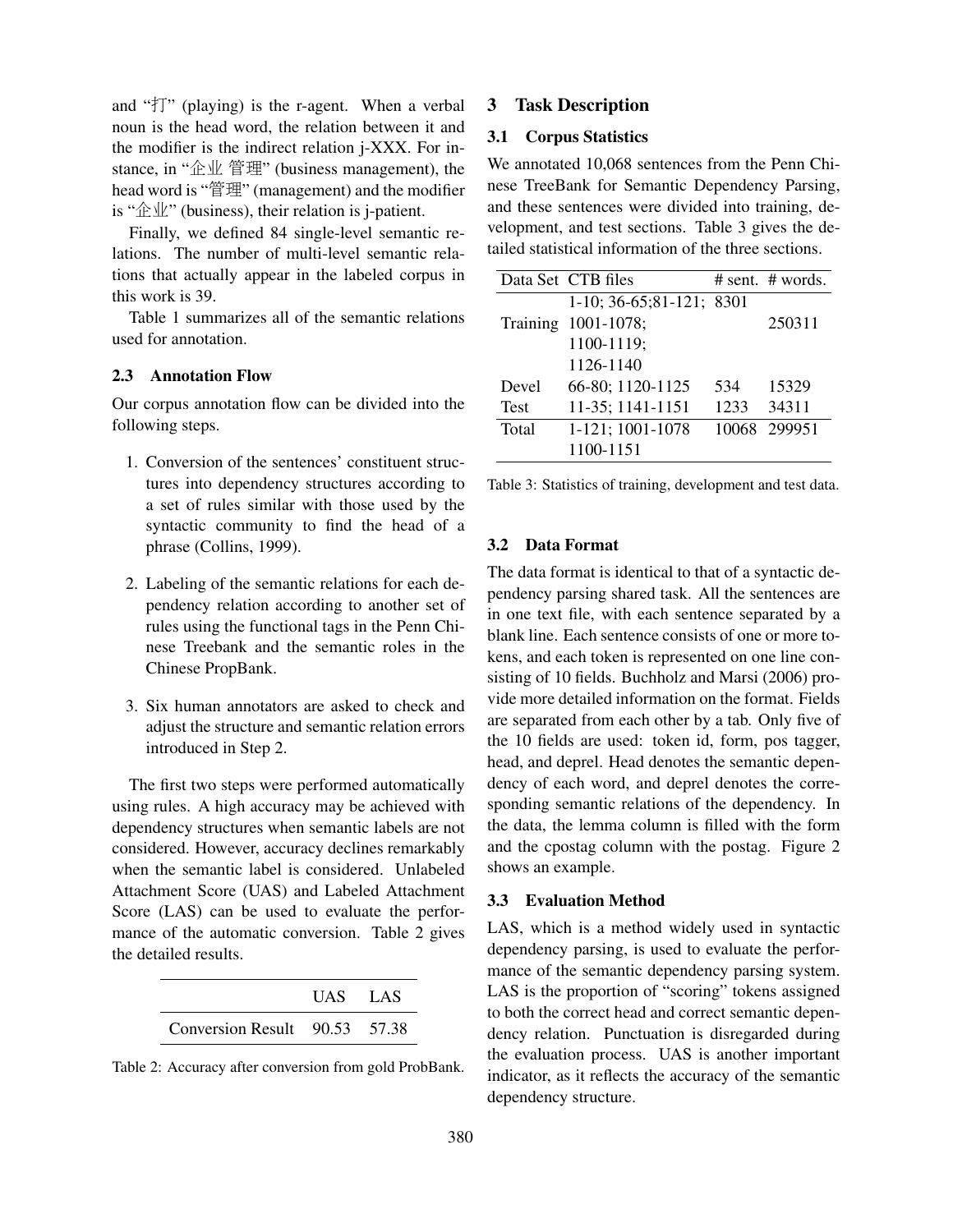| <b>Main Semantic Roles</b>        |                                                                                                                                                                                                                                         |
|-----------------------------------|-----------------------------------------------------------------------------------------------------------------------------------------------------------------------------------------------------------------------------------------|
| <b>Subject Roles</b>              | agent, experiencer, causer, possessor, existent, whole, relevant                                                                                                                                                                        |
| <b>Object Roles</b>               | isa, content, possession, patient, OfPart, beneficiary, contrast,<br>partner, basis, cause, cost, scope, concerning                                                                                                                     |
| <b>Auxiliary Semantic Roles</b>   |                                                                                                                                                                                                                                         |
| <b>Time Roles</b>                 | duration, TimeFin, TimeIni, time, TimeAdv                                                                                                                                                                                               |
| <b>Location and State Roles</b>   | LocationFin, LocationIni, LocationThru,<br>StateFin,<br>state,<br>StateIni, direction, distance, location                                                                                                                               |
| <b>Others Verb Modifiers</b>      | accompaniment, succeeding, frequency, instrument, material,<br>means, angle, times, sequence, sequence-p, negation, degree,<br>modal, emphasis, manner, aspect, comment                                                                 |
| <b>Attribute Roles</b>            |                                                                                                                                                                                                                                         |
| Direct modifiers                  | d-genetive, d-category, d-member, d-domain, d-quantity-p, d-<br>quantity, d-deno-p, d-deno, d-host, d-TimePhrase, d-LocPhrase,<br>d-InstPhrase, d-attribute, d-restrictive, d-material, d-content, d-<br>sequence, d-sequence-p, qp-mod |
| Verb Phrase                       | r-{Main Semantic Roles}, eg: r-agent, r-patient, r-possessor                                                                                                                                                                            |
| Verb Ellipsis                     | c-{Main Semantic Roles}, eg: c-agent, c-content, c-patient                                                                                                                                                                              |
| Noun as Predication               | j-{Main Semantic Roles}, eg: j-agent, j-patient, j-target                                                                                                                                                                               |
| <b>Syntactic Roles and Others</b> |                                                                                                                                                                                                                                         |
| <b>Syntactic Roles</b>            | s-cause, s-concession, s-condition, s-coordinate,<br>$S-OT$ .<br>$S-$<br>progression, s-besides, s-succession, s-purpose, s-measure, s-<br>abandonment, s-preference, s-summary, s-recount, s-concerning,<br>s-result                   |
| Others                            | aux-depend, prep-depend, PU, ROOT                                                                                                                                                                                                       |

Table 1: Semantic Relations defined for Chinese Semantic Dependency Parsing.

|   |     | FORM LEMMA CPOS PPOS FEAT HEAD REL |           |           |   |                | PHEAD PREL |  |
|---|-----|------------------------------------|-----------|-----------|---|----------------|------------|--|
|   | 钱其琛 | 钱其琛                                | <b>NR</b> | <b>NR</b> |   | agent          |            |  |
|   | 谈   | 谈                                  | VV        | VV        | 0 | <b>ROOT</b>    |            |  |
| 3 | 香港  | 香港                                 | <b>NR</b> | NR.       | 4 | d-genetive     |            |  |
| 4 | 前景  | 前景                                 | <b>NN</b> | <b>NN</b> |   | s-coordinate _ |            |  |
|   | 和   | 和                                  | CC.       | CC        |   | aux-depend     |            |  |
| 6 | 台湾  | 台湾                                 | <b>NR</b> | NR.       |   | d-genetive     |            |  |
|   | 问题  | 问题                                 | <b>NN</b> | <b>NN</b> |   | content        |            |  |
|   |     |                                    |           |           |   |                |            |  |

Figure 2: Data format of the Chinese Semantic Dependency Parsing corpus.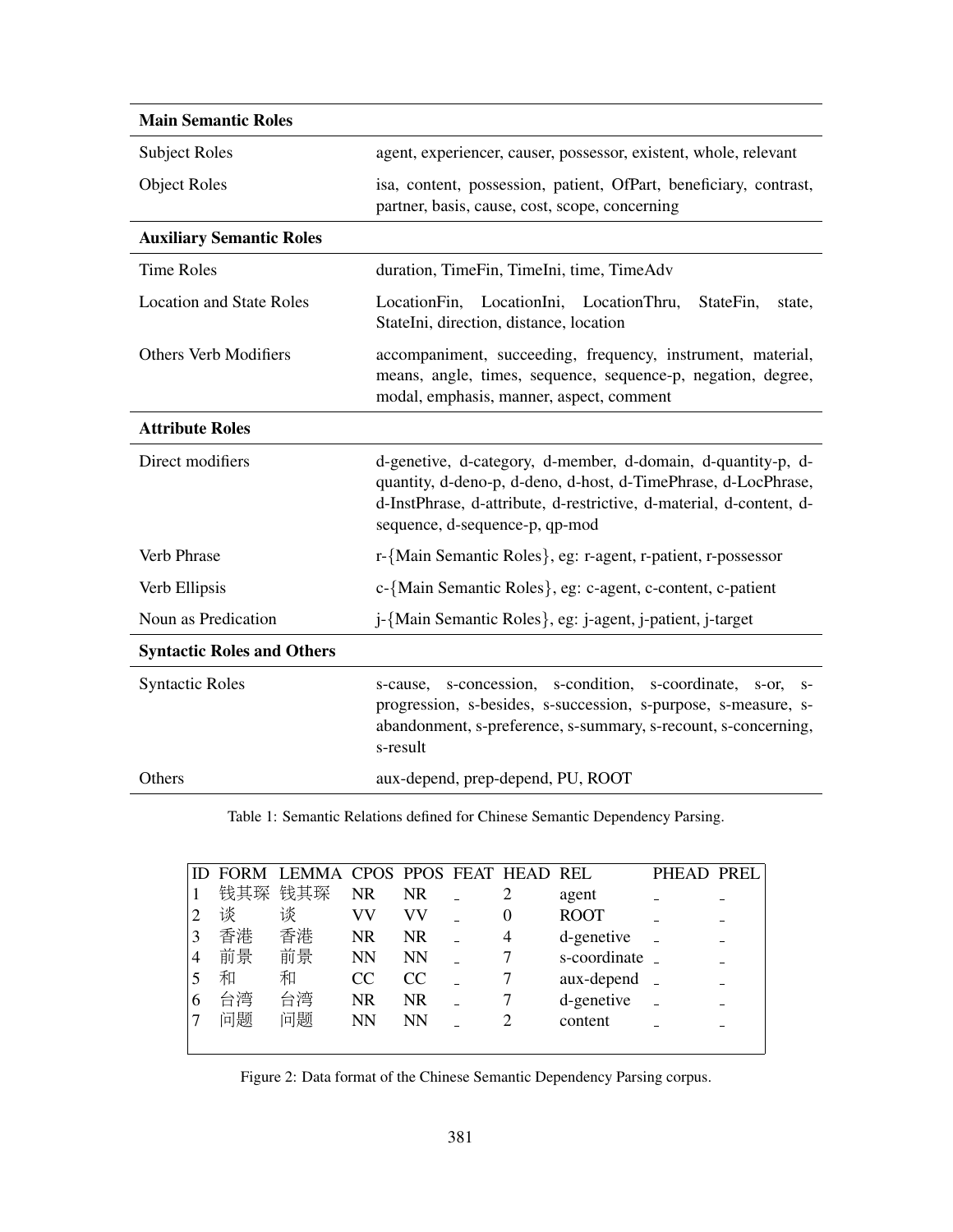## 4 Participating Systems

Nine organizations were registered to participate in the Chinese Semantic Dependency Parsing task. Finally, nine systems were received from five different participating teams. These systems are as follows:

- 1. Zhou Qiaoli-1, Zhou Qiaoli-2, Zhou Qiaoli-3 These three systems propose a divide-andconquer strategy for semantic dependency parsing. The Semantic Role (SR) phrases are identified (Cai et al., 2011) and then replaced by their head or the SR of the head. The original sentence is thus divided into two types of parts that can be parsed separately. The first type is SR phrase parsing, and the second involves the replacement of SR phrases with either their head or the SR of the head. Finally, the paper takes a graph-based parser (Li et al., 2011) as the semantic dependency parser for all parts. These three systems differ in their phrase identification strategies.
- 2. NJU-Parser-1, NJU-Parser-2

The NJU-Parser is based on the state-of-theart MSTParser (McDonald, 2006). NJU-Parser applies three methods to enhance semantic dependency parsing. First, sentences are split into sub-sentences using commas and semicolons: (a) sentences are split using only commas and semicolons, as in the primary system, and (b) classifiers are used to determine whether a comma or semicolon should be used to split the sentence. Second, the last character in a Chinese word is extracted as the lemma, since it usually contains the main sense or semantic class. Third, the multilevel-label is introduced into the semantic relation, for example, the r-{Main Semantic Roles}, with NJU-Parser exploiting special strategies to handle it. However, this third method does not show positive performance.

3. Zhijun Wu-1

This system extends the second-order of the MSTParser by adding third-order features, and then applying this model to Chinese semantic dependency parsing. In contrast to Koo and Collins (2010) this system does not implement the third-order model using dynamic programming, as it requires  $O(n^4)$  time. It first first obtained the K-best results of second-order models and then added the third-order features into the results.

4. ICT-1

The ICT semantic dependency parser employs a system-combining strategy to obtain the dependency structure and then uses the classifier from Le Zhang's Maximum Entropy Modeling Toolkit<sup>4</sup> to predict the semantic relation for each dependency. The system-combining strategy involves three steps:

- Parsing each sentence using Nivre's arc standard, Nivre's arc eager (Nivre and Nilsson, 2005; Nivre, 2008), and Liang's dynamic algorithm (Huang and Sagae, 2010);
- Combining parses given by the three parsers into a weighted directed graph;
- Using the Chu-Liu-Edmonds algorithm to search for the final parse for each sentence.
- 5. Giuseppe Attardi-SVM-1-R, Giuseppe Attardi-SVM-1-rev

We didn't receive the system description of these two systems.

## 5 Results & Analysis

LAS is the main evaluation metric in Chinese Semantic Dependency Parsing, whereas UAS is the secondary metric. Table 4 shows the results for these two indicators in all participating systems.

As shown in Table 4, the Zhou Qiaoli-3 system achieved the best results with LAS of 61.84. The LAS values of top systems are very closely. We performed significance tests<sup>5</sup> for top six results. Table 5 shows the results , from which we can see that the performances of top five results are comparative  $(p > 0.1)$  and the rank sixth system is significantly  $(p < 10^{-5})$  worse than top five results.

<sup>4</sup>http://homepages.inf.ed.ac.uk/s0450736/ maxenttoolkit.html

<sup>5</sup>http://www.cis.upenn.edu/˜dbikel/ download/compare.pl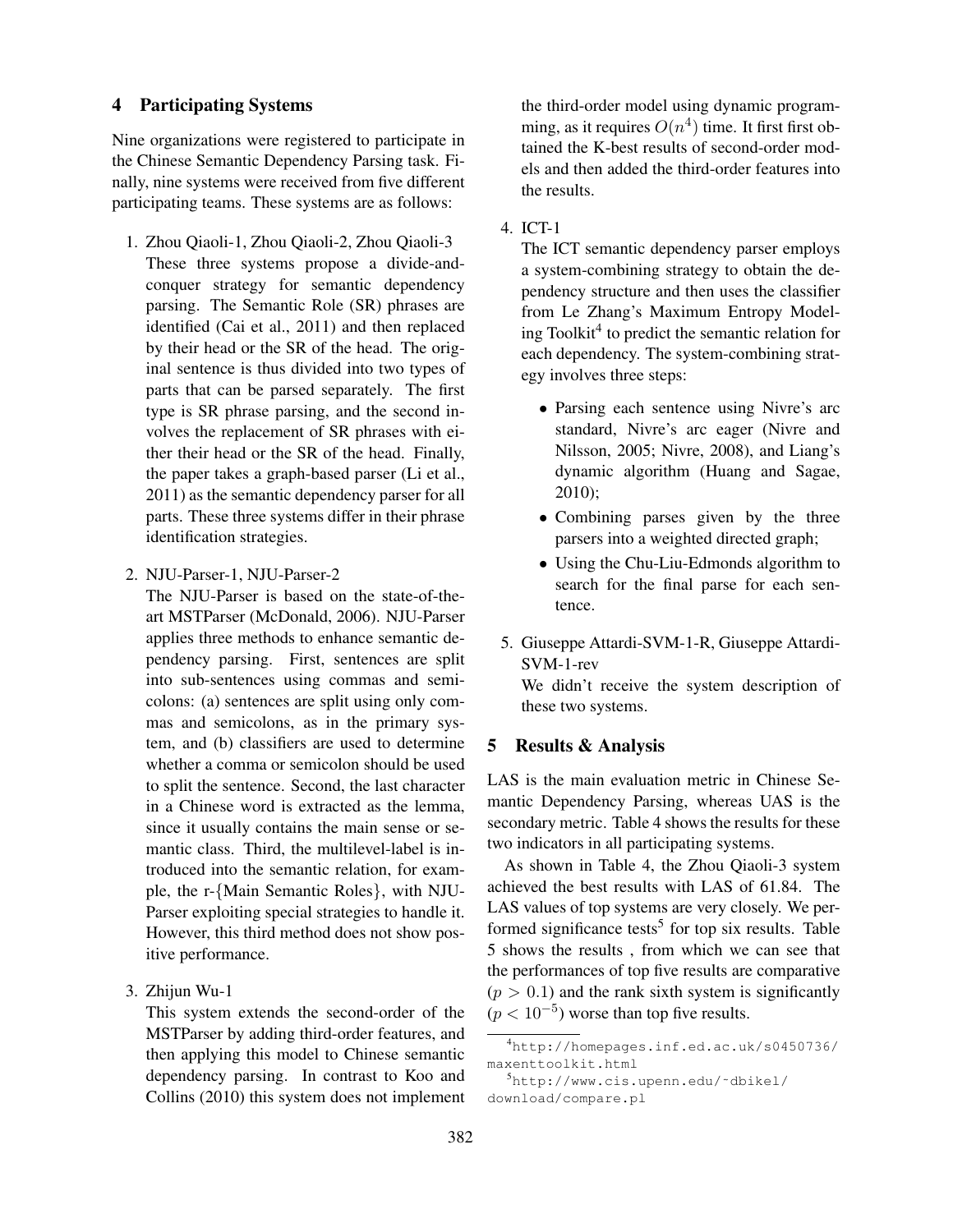|               |        |        |        |        | NJU-Parser-2 NJU-Parser-1 Zhijun Wu-1 Zhou Qiaoli-1 Zhou Qiaoli-2 |
|---------------|--------|--------|--------|--------|-------------------------------------------------------------------|
| Zhou Qiaoli-3 | $\sim$ | $\sim$ | $\sim$ | $\sim$ |                                                                   |
| NJU-Parser-2  |        | $\sim$ | $\sim$ | $\sim$ |                                                                   |
| NJU-Parser-1  |        |        | $\sim$ | $\sim$ |                                                                   |
| Zhijun Wu-1   |        |        |        | $\sim$ |                                                                   |
| Zhou Qiaoli-1 |        |        |        |        |                                                                   |

Table 5: Significance tests of the top five systems.  $\sim$  denotes that the two systems are comparable ( $p > 0.1$ ), and  $>$ means the system of this row is significantly  $(p < 10^{-5})$  better than the system of this column.

| System                                 | LAS UAS     |             |
|----------------------------------------|-------------|-------------|
| Zhou Qiaoli-3                          |             | 61.84 80.60 |
| NII J-Parser-2                         |             | 61.64 80.29 |
| NJU-Parser-1                           |             | 61.63 80.35 |
| Zhijun Wu-1                            |             | 61.58 80.64 |
| Zhou Qiaoli-1                          | 61.15 80.41 |             |
| Zhou Qiaoli-2                          |             | 57.55 78.55 |
| $ICT-1$                                |             | 56.31 73.20 |
| Giuseppe Attardi-SVM-1-R 44.46 60.83   |             |             |
| Giuseppe Attardi-SVM-1-rev 21.86 40.47 |             |             |
| Average                                |             | 54.22 72.82 |

Table 4: Results of the submitted systems.

The average LAS for all systems was 54.22. Chinese Semantic Dependency Parsing performed much more poorly than Chinese Syntactic Dependency Parsing due to the increased complexity brought about by the greater number of semantic relations compared with syntactic relations, as well as greater difficulty in classifying semantic relations.

In general, all the systems employed the traditional syntax-dominated dependency parsing frameworks. Some new methods were proposed for this task. Zhou Qiaoli's systems first identified the semantic role phrase in a sentence, and then employed graph-based dependency parsing to analyze the semantic structure of the sentence. NJU-Parser first split the sentence into sub-sentences, then trained and parsed the sentence based on these sub-sentences; this was shown to perform well. In addition, ensemble models were also proposed to solve the task using ICT systems.

### 6 Conclusion

We described the Chinese Semantic Dependency Parsing task for SemEval-2012, which is designed to parse the semantic structures of Chinese sentences.

Nine results were submitted by five organizations, with the best result garnering an LAS score of 61.84, which is far below the performance of Chinese Syntax. This demonstrates that further research on the structure of Chinese Semantics is needed.

In the future, we will check and improve the annotation standards while building a large, high-quality corpus for further Chinese semantic research.

### Acknowledgments

We thank the anonymous reviewers for their helpful comments. This work was supported by National Natural Science Foundation of China (NSFC) via grant 61133012 and 61170144, and the National "863" Leading Technology Research Project via grant 2012AA011102.

### References

- Sabine Buchholz and Erwin Marsi. 2006. Conll-x shared task on multilingual dependency parsing. In *Proceedings of the Tenth Conference on Computational Natural Language Learning (CoNLL-X)*, pages 149–164, New York City, June. Association for Computational Linguistics.
- Dongfeng Cai, Ling Zhang, Qiaoli Zhou, and Yue Zhao. 2011. A collocation based approach for prepositional phrase identification. *IEEE NLPKE*.
- Michael Collins. 1999. *Head-Driven Statistical Models for Natural Language Parsing*. Ph.D. thesis, Pennsylvania University.
- Zhendong Dong and Qiang Dong. 2006. *Hownet And the Computation of Meaning*. World Scientific Publishing Co., Inc., River Edge, NJ, USA.
- Liang Huang and Kenji Sagae. 2010. Dynamic programming for linear-time incremental parsing. In *Proceedings of the 48th Annual Meeting of the Association for Computational Linguistics*, pages 1077–1086,